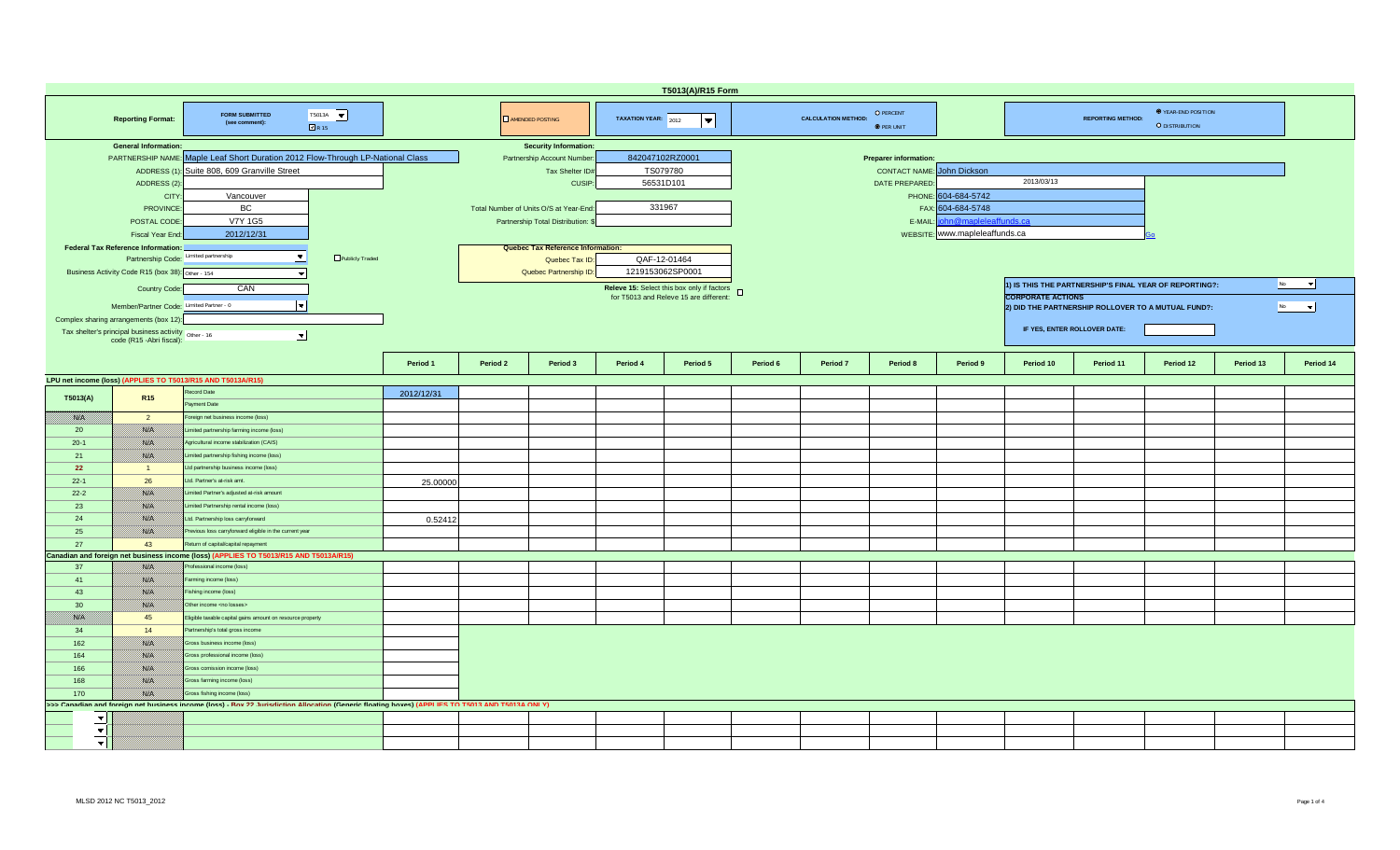|                             |                 |                                                                                                                        | Period 1 | Period 2 | Period 3 | Period 4 | Period 5 | Period 6 | Period 7 | Period 8 | Period 9 | Period 10 | Period 11 | Period 12 | Period 13 | Period 14 |
|-----------------------------|-----------------|------------------------------------------------------------------------------------------------------------------------|----------|----------|----------|----------|----------|----------|----------|----------|----------|-----------|-----------|-----------|-----------|-----------|
| $\blacktriangledown$ $\mid$ |                 |                                                                                                                        |          |          |          |          |          |          |          |          |          |           |           |           |           |           |
|                             |                 | Canadian and foreign investments and carrying charges (APPLIES TO T5013/R15 AND T5013A/R15)                            |          |          |          |          |          |          |          |          |          |           |           |           |           |           |
| 26                          | $\mathbf{3}$    | Cdn and foreign net rental income (loss)                                                                               |          |          |          |          |          |          |          |          |          |           |           |           |           |           |
| 51                          | 6B              | Actual Canadian dividends (other than eligible)                                                                        |          |          |          |          |          |          |          |          |          |           |           |           |           |           |
| 52                          | <b>6A</b>       | Actual amount of eligible dividends                                                                                    |          |          |          |          |          |          |          |          |          |           |           |           |           |           |
| 50                          | $\overline{7}$  | Interest from Cdn Sources                                                                                              |          |          |          |          |          |          |          |          |          |           |           |           |           |           |
| 55                          | 8               | Foreign dividend and interest income                                                                                   |          |          |          |          |          |          |          |          |          |           |           |           |           |           |
| 56                          | 13              | Business investment loss                                                                                               |          |          |          |          |          |          |          |          |          |           |           |           |           |           |
| 59                          | 15A             | Carrying charges                                                                                                       |          |          |          |          |          |          |          |          |          |           |           |           |           |           |
| $26-1$                      | $\overline{4}$  | Foreign net rental income(loss)                                                                                        |          |          |          |          |          |          |          |          |          |           |           |           |           |           |
| 57                          | 15B             | Dividend rental arrangement compensation payments                                                                      |          |          |          |          |          |          |          |          |          |           |           |           |           |           |
|                             |                 | >>> Canadian and foreign investments and carrying charges, (Generic floating boxes) (APPLIES TO T5013 AND T5013A ONLY) |          |          |          |          |          |          |          |          |          |           |           |           |           |           |
| ▼∣                          |                 |                                                                                                                        |          |          |          |          |          |          |          |          |          |           |           |           |           |           |
|                             |                 |                                                                                                                        |          |          |          |          |          |          |          |          |          |           |           |           |           |           |
| $\vert \mathbf{v} \vert$    |                 |                                                                                                                        |          |          |          |          |          |          |          |          |          |           |           |           |           |           |
| $\blacktriangledown$        |                 |                                                                                                                        |          |          |          |          |          |          |          |          |          |           |           |           |           |           |
| ╺┳│                         |                 |                                                                                                                        |          |          |          |          |          |          |          |          |          |           |           |           |           |           |
| $\overline{\phantom{0}}$    |                 |                                                                                                                        |          |          |          |          |          |          |          |          |          |           |           |           |           |           |
| $\blacktriangledown$        |                 |                                                                                                                        |          |          |          |          |          |          |          |          |          |           |           |           |           |           |
| $\blacktriangledown$        |                 |                                                                                                                        |          |          |          |          |          |          |          |          |          |           |           |           |           |           |
| $\blacktriangledown$        |                 |                                                                                                                        |          |          |          |          |          |          |          |          |          |           |           |           |           |           |
| ╺╾│                         |                 |                                                                                                                        |          |          |          |          |          |          |          |          |          |           |           |           |           |           |
| ·w l                        |                 |                                                                                                                        |          |          |          |          |          |          |          |          |          |           |           |           |           |           |
|                             |                 | Other amounts and information (APPLIES TO T5013/R15 AND T5013A/R15)                                                    |          |          |          |          |          |          |          |          |          |           |           |           |           |           |
| 70                          | 10              | Capital gains (losses) [R15: used to calculate the deduction]                                                          |          |          |          |          |          |          |          |          |          |           |           |           |           |           |
| 70                          | 12              | Capital gains (losses) [R15: not used to calculate the deduction]                                                      |          |          |          |          |          |          |          |          |          |           |           |           |           |           |
| 71                          | 11              | Capital gains reserve                                                                                                  |          |          |          |          |          |          |          |          |          |           |           |           |           |           |
| 85                          | 5 <sup>5</sup>  | Capital cost allowance                                                                                                 |          |          |          |          |          |          |          |          |          |           |           |           |           |           |
| <b>Sirika</b>               | <u> Kill</u>    | <b>NIA SOR RX5 BOX X2 ADDING</b>                                                                                       |          |          |          |          |          |          |          |          |          |           |           |           |           |           |
| <b>Sida</b>                 | 9               | Patronage dividends received from a co-operative                                                                       |          |          |          |          |          |          |          |          |          |           |           |           |           |           |
| <b>SALE</b>                 | 16              | Quebec income tax withheld at source                                                                                   |          |          |          |          |          |          |          |          |          |           |           |           |           |           |
| 88. V                       | 34              | R15: Exploration expenses - Northern Quebec                                                                            |          |          |          |          |          |          |          |          |          |           |           |           |           |           |
| <b>SSIE</b>                 | 21B             | nvestment tax credit (R15 only: Other Property)                                                                        |          |          |          |          |          |          |          |          |          |           |           |           |           |           |
| <b>SSIE</b>                 | 24A             | Member Corp's share of debt                                                                                            |          |          |          |          |          |          |          |          |          |           |           |           |           |           |
| <b>Side S</b>               | 24B             | Member Corp's share of qualified property                                                                              |          |          |          |          |          |          |          |          |          |           |           |           |           |           |
| <b>SYLV</b>                 | <b>24C</b>      | Member Corp's share of total assets                                                                                    |          |          |          |          |          |          |          |          |          |           |           |           |           |           |
| <b>Side</b>                 | $35 - 34$       | Research amt. of assistance corresponding to exp. Reported in box 34 on R15                                            |          |          |          |          |          |          |          |          |          |           |           |           |           |           |
| <b>SSIE</b>                 | 27              | Limited Partnership Loss                                                                                               | 0.52412  |          |          |          |          |          |          |          |          |           |           |           |           |           |
| <b>Sida</b>                 | 32              | Exploration exp. Incurred in Quebec                                                                                    |          |          |          |          |          |          |          |          |          |           |           |           |           |           |
| <b>SALE</b>                 | 33              | Surface mining/oil&gas exploration exp. in Quebec                                                                      |          |          |          |          |          |          |          |          |          |           |           |           |           |           |
| <b>880 BW</b>               | $35 - 28$       | Amt. Of assistance corresponding to exp. Reported in box 28 on R15                                                     |          |          |          |          |          |          |          |          |          |           |           |           |           |           |
| ssiel.                      | $35 - 29$       | Amt. Of assistance corresponding to exp. Reported in box 29 on R15                                                     |          |          |          |          |          |          |          |          |          |           |           |           |           |           |
| <b>SSIE</b>                 | $35 - 30$       | Amt. Of assistance corresponding to exp. Reported in box 30 on R15                                                     |          |          |          |          |          |          |          |          |          |           |           |           |           |           |
| <b>Side</b>                 | $35 - 32$       | Amt. Of assistance corresponding to exp. Reported in box 32 on R15                                                     |          |          |          |          |          |          |          |          |          |           |           |           |           |           |
|                             |                 |                                                                                                                        |          |          |          |          |          |          |          |          |          |           |           |           |           |           |
| <b>Side S</b>               | $35 - 33$       | Amt. Of assistance corresponding to exp. Reported in box 33 on R15                                                     |          |          |          |          |          |          |          |          |          |           |           |           |           |           |
| <b>Side S</b>               | 42              | Percentage of business carried on in Quebec by the partnership                                                         |          |          |          |          |          |          |          |          |          |           |           |           |           |           |
| 81                          | 17              | oreign tax paid on non business income                                                                                 |          |          |          |          |          |          |          |          |          |           |           |           |           |           |
| 82                          | 18              | Foreign tax paid on business income                                                                                    |          |          |          |          |          |          |          |          |          |           |           |           |           |           |
| 90                          | 28              | Cdn Exploration expenses (CEE)                                                                                         |          |          |          |          |          |          |          |          |          |           |           |           |           |           |
| 91                          | 29              | Cdn Development expenses (CDE)                                                                                         |          |          |          |          |          |          |          |          |          |           |           |           |           |           |
| 92                          | 30 <sup>°</sup> | Cdn Oil and gas property exp.(COGPE)                                                                                   |          |          |          |          |          |          |          |          |          |           |           |           |           |           |
| 93                          | 31              | Foreign exploration and development expenses (FEDE)                                                                    |          |          |          |          |          |          |          |          |          |           |           |           |           |           |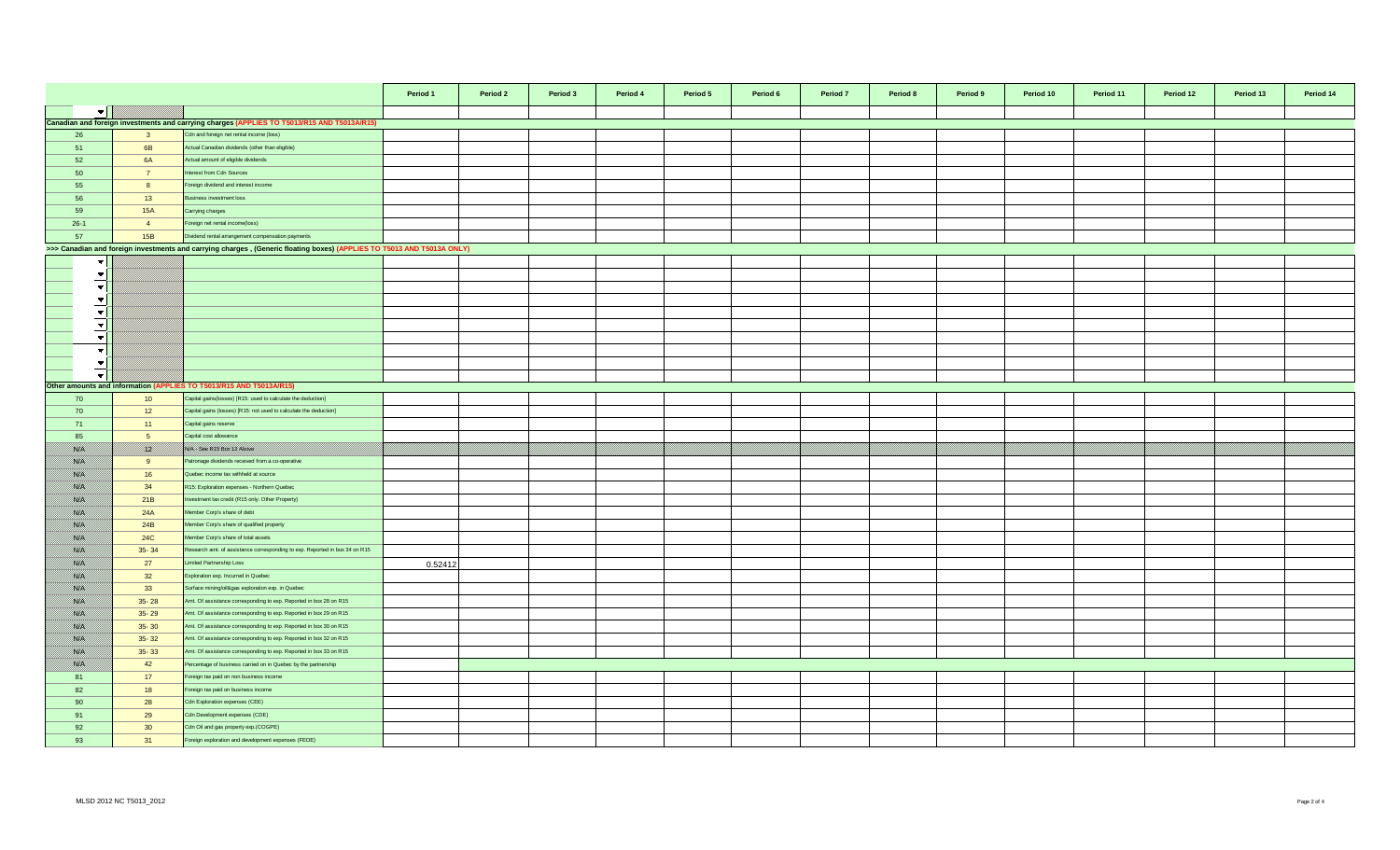|                          |                                                      |                                                                                                 | Period 1 | Period 2 | Period 3 | Period 4 | Period 5 | Period 6 | Period 7 | Period 8 | Period 9 | Period 10 | Period 11 | Period 12 | Period 13 | Period 14 |
|--------------------------|------------------------------------------------------|-------------------------------------------------------------------------------------------------|----------|----------|----------|----------|----------|----------|----------|----------|----------|-----------|-----------|-----------|-----------|-----------|
| 95                       | <b>SOFIA</b>                                         | Amount eligible for resource allowance deduction                                                |          |          |          |          |          |          |          |          |          |           |           |           |           |           |
| 103                      | 19                                                   | Charitable donations                                                                            |          |          |          |          |          |          |          |          |          |           |           |           |           |           |
| 103                      | 20                                                   | Other gifts                                                                                     |          |          |          |          |          |          |          |          |          |           |           |           |           |           |
|                          |                                                      | >>> Other amounts and information - (Generic floating boxes) (APPLIES TO T5013 AND T5013A ONLY) |          |          |          |          |          |          |          |          |          |           |           |           |           |           |
| $\overline{\phantom{a}}$ |                                                      |                                                                                                 |          |          |          |          |          |          |          |          |          |           |           |           |           |           |
| $\blacktriangledown$     |                                                      |                                                                                                 |          |          |          |          |          |          |          |          |          |           |           |           |           |           |
| $\overline{\phantom{a}}$ |                                                      |                                                                                                 |          |          |          |          |          |          |          |          |          |           |           |           |           |           |
| $\blacktriangledown$     |                                                      |                                                                                                 |          |          |          |          |          |          |          |          |          |           |           |           |           |           |
| $\blacktriangledown$     |                                                      |                                                                                                 |          |          |          |          |          |          |          |          |          |           |           |           |           |           |
| $\overline{\phantom{a}}$ |                                                      |                                                                                                 |          |          |          |          |          |          |          |          |          |           |           |           |           |           |
| $\blacktriangledown$     |                                                      |                                                                                                 |          |          |          |          |          |          |          |          |          |           |           |           |           |           |
| $\overline{\phantom{a}}$ |                                                      |                                                                                                 |          |          |          |          |          |          |          |          |          |           |           |           |           |           |
| $\overline{\phantom{a}}$ |                                                      |                                                                                                 |          |          |          |          |          |          |          |          |          |           |           |           |           |           |
| $\mathbf{v}$             |                                                      |                                                                                                 |          |          |          |          |          |          |          |          |          |           |           |           |           |           |
|                          | Boxes Requiring Text Input (APPLIES TO T5013 ONLY)   |                                                                                                 |          |          |          |          |          |          |          |          |          |           |           |           |           |           |
| $\mathbf{v}$             |                                                      |                                                                                                 |          |          |          |          |          |          |          |          |          |           |           |           |           |           |
| $\overline{\phantom{a}}$ |                                                      |                                                                                                 |          |          |          |          |          |          |          |          |          |           |           |           |           |           |
| $\blacktriangledown$     |                                                      |                                                                                                 |          |          |          |          |          |          |          |          |          |           |           |           |           |           |
| $\blacktriangledown$     |                                                      |                                                                                                 |          |          |          |          |          |          |          |          |          |           |           |           |           |           |
| $\overline{\phantom{a}}$ |                                                      |                                                                                                 |          |          |          |          |          |          |          |          |          |           |           |           |           |           |
| $\overline{\phantom{a}}$ |                                                      |                                                                                                 |          |          |          |          |          |          |          |          |          |           |           |           |           |           |
| $\blacktriangledown$     |                                                      |                                                                                                 |          |          |          |          |          |          |          |          |          |           |           |           |           |           |
| $\overline{\phantom{a}}$ |                                                      |                                                                                                 |          |          |          |          |          |          |          |          |          |           |           |           |           |           |
| $\blacktriangledown$     |                                                      |                                                                                                 |          |          |          |          |          |          |          |          |          |           |           |           |           |           |
| $\overline{\phantom{a}}$ |                                                      |                                                                                                 |          |          |          |          |          |          |          |          |          |           |           |           |           |           |
|                          |                                                      | Renounced Canadian exploration and development expenses (APPLIES TO T5013A/R15 ONLY)            |          |          |          |          |          |          |          |          |          |           |           |           |           |           |
| 120                      | 60                                                   | Cdn exploration expense - renunciation                                                          | 25.01308 |          |          |          |          |          |          |          |          |           |           |           |           |           |
| 121                      | 61                                                   | Cdn development expense - renunciation                                                          |          |          |          |          |          |          |          |          |          |           |           |           |           |           |
| 124                      | <b>SELEN</b>                                         | Cdn exploration expense - assistance                                                            |          |          |          |          |          |          |          |          |          |           |           |           |           |           |
| 125                      | <b>SOFIA</b>                                         | Cdn development expense - assistance                                                            |          |          |          |          |          |          |          |          |          |           |           |           |           |           |
| 130                      | <b>SYLV</b>                                          | Reduction - Portion subject int. free                                                           |          |          |          |          |          |          |          |          |          |           |           |           |           |           |
| 128                      | <b>SYLV</b>                                          | Amount - Exp qualifying for ITC                                                                 | 11.84410 |          |          |          |          |          |          |          |          |           |           |           |           |           |
| 129                      | <b>SYLV</b>                                          | mount - Portion subject int. free                                                               |          |          |          |          |          |          |          |          |          |           |           |           |           |           |
| 119                      | <b>BAR</b>                                           | Adjusted at-risk amount                                                                         |          |          |          |          |          |          |          |          |          |           |           |           |           |           |
| 141                      | <b>SALE</b>                                          | BC - Expenses - Tax Credit                                                                      | 1.56343  |          |          |          |          |          |          |          |          |           |           |           |           |           |
| 143                      | SSO C                                                | SK - Expenses - Tax Credit                                                                      | 1.78180  |          |          |          |          |          |          |          |          |           |           |           |           |           |
| 144                      | <b>SOFIA</b>                                         | MB - Expenses - Tax Credit                                                                      | 0.33144  |          |          |          |          |          |          |          |          |           |           |           |           |           |
| 145                      | <b>SELEN</b>                                         | ON - Expenses - Tax Credit                                                                      | 2.54960  |          |          |          |          |          |          |          |          |           |           |           |           |           |
| <b>BAR</b>               | 62                                                   | Quebec Exploration Expense                                                                      | 3.42353  |          |          |          |          |          |          |          |          |           |           |           |           |           |
| 1880 M                   | 63                                                   | Quebec surface mining exploration or oil and gas exploration expenses                           |          |          |          |          |          |          |          |          |          |           |           |           |           |           |
| 28. E                    | 64                                                   | Exploration expenses - Northern Quebec                                                          |          |          |          |          |          |          |          |          |          |           |           |           |           |           |
| <b>BAR</b>               | 65                                                   | Security issues expenses                                                                        |          |          |          |          |          |          |          |          |          |           |           |           |           |           |
| <b>SAFE</b>              | 66-60                                                | Amt. of assistance corresponding to exp. reported in box 60                                     |          |          |          |          |          |          |          |          |          |           |           |           |           |           |
| <b>SAFE</b>              | 66-61                                                | Amt. of assistance corresponding to exp. reported in box 61                                     |          |          |          |          |          |          |          |          |          |           |           |           |           |           |
| SSOS                     | 66-62                                                | Amt. of assistance corresponding to exp. reported in box 62                                     |          |          |          |          |          |          |          |          |          |           |           |           |           |           |
| <b>BABBA</b>             | 66-63                                                | Amt. of assistance corresponding to exp. reported in box 63                                     |          |          |          |          |          |          |          |          |          |           |           |           |           |           |
| <b>BABBA</b>             | 66-64                                                | Amt. of assistance corresponding to exp. reported in box 64                                     |          |          |          |          |          |          |          |          |          |           |           |           |           |           |
|                          | Tax Shelter Information (Applies to T5013A/R15 only) | Number of units acquired                                                                        |          |          |          |          |          |          |          |          |          |           |           |           |           |           |
| 150<br>151               | 50<br>51                                             | Cost per unit                                                                                   |          |          |          |          |          |          |          |          |          |           |           |           |           |           |
| 152                      | 52                                                   | Total cost of units                                                                             | 25.00000 |          |          |          |          |          |          |          |          |           |           |           |           |           |
| 153                      | 53                                                   | Limited-recourse amounts                                                                        |          |          |          |          |          |          |          |          |          |           |           |           |           |           |
|                          |                                                      |                                                                                                 |          |          |          |          |          |          |          |          |          |           |           |           |           |           |